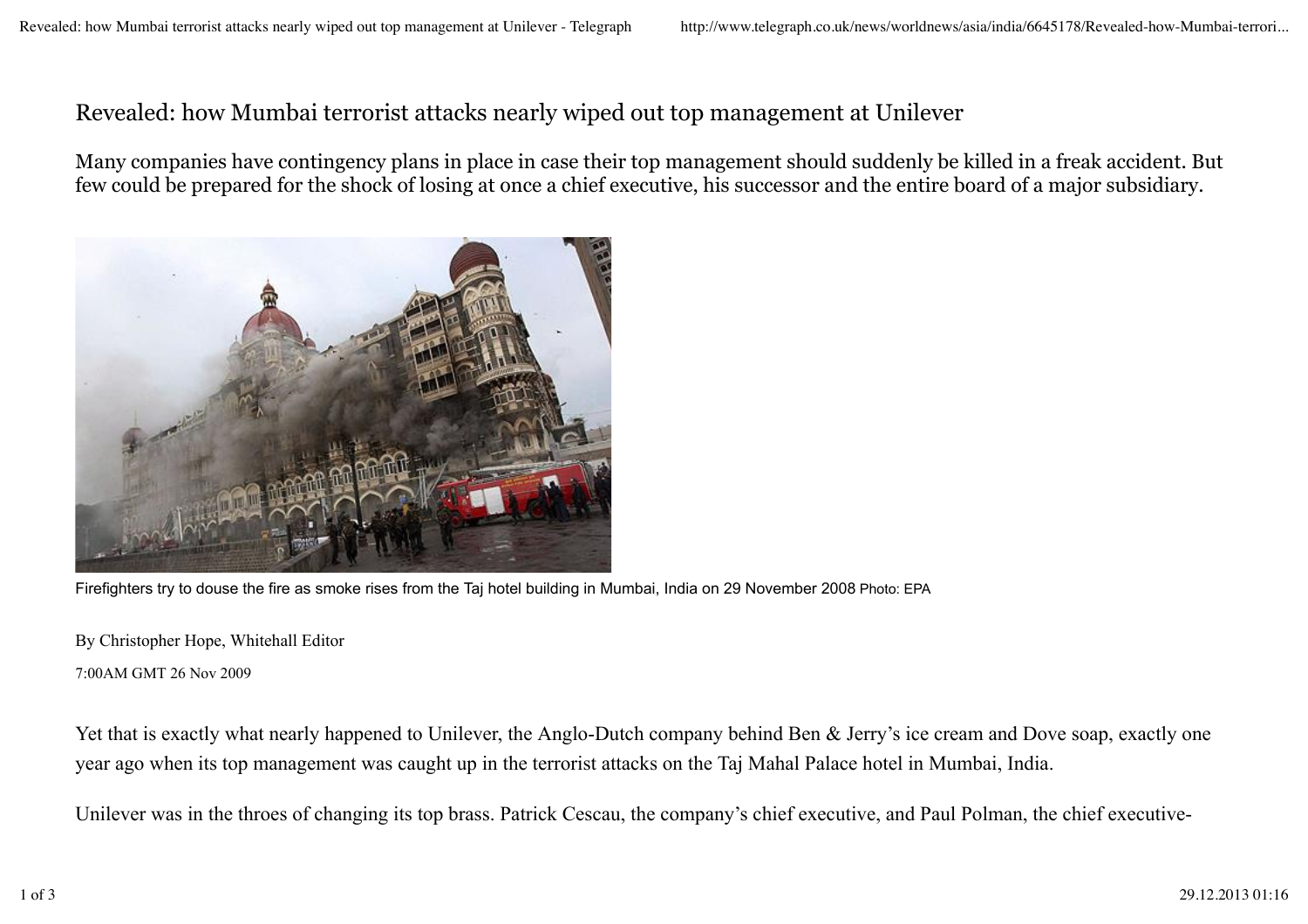elect, were engaged in a three month fact-finding tour of the company's operations around the world.

The pair were visiting Mumbai to see the work of Hindustan Unilever, a major business in its own right which is 51 per cent owned by Unilever.

To mark the hand-over, the board of Hindustan Unilever, including its chairman Harish Manwani and the division's chief executive Nitin Paranjpe, organized a dinner for Mr Cescau, his wife Ursula, and Mr Polman at the Taj Hotel.

The 20-strong gathering was in one of the main private dining rooms on the first floor of the hotel. A number of other dinners were taking place on the same floor.

The evening was progressing without incident until, just as the main course was about to be served, they heard what they believed to be the sound of exploding fire-works at a wedding reception next door. These were the opening exchanges in the terrorist attacks which would eventually leave 101 dead and hundreds injured.

The hotel's staff were the first to realise something was wrong. They ushered some other non-Unilever guests into the room, bolted the door, turned off the lights, and told the guests to get under the table.

Everyone turned off their mobile phones. No one said a word. The Unilever guests were very keen, according to friends, "to fool the terrorists into thinking it was an empty room". Sure enough, the terrorists came along the corridor and tried the door. It did not budge.

The terrorists tried to enter the room next door. They had more success there and took hostages, who were subsequently shot and killed. The terrified group sat in silence for a number of hours, listening to gunfire all around their room. They were able to keep in touch with Unilever's head office in London and as well as Hindustan Unilever's offices, using their Blackberry handheld devices.

Eventually a fire was started outside their room and the guests were worried they might be overcome by the smoke billowing under the bolted door. One source said: "They poured water over napkins and table-cloths and tried to seal the doors."